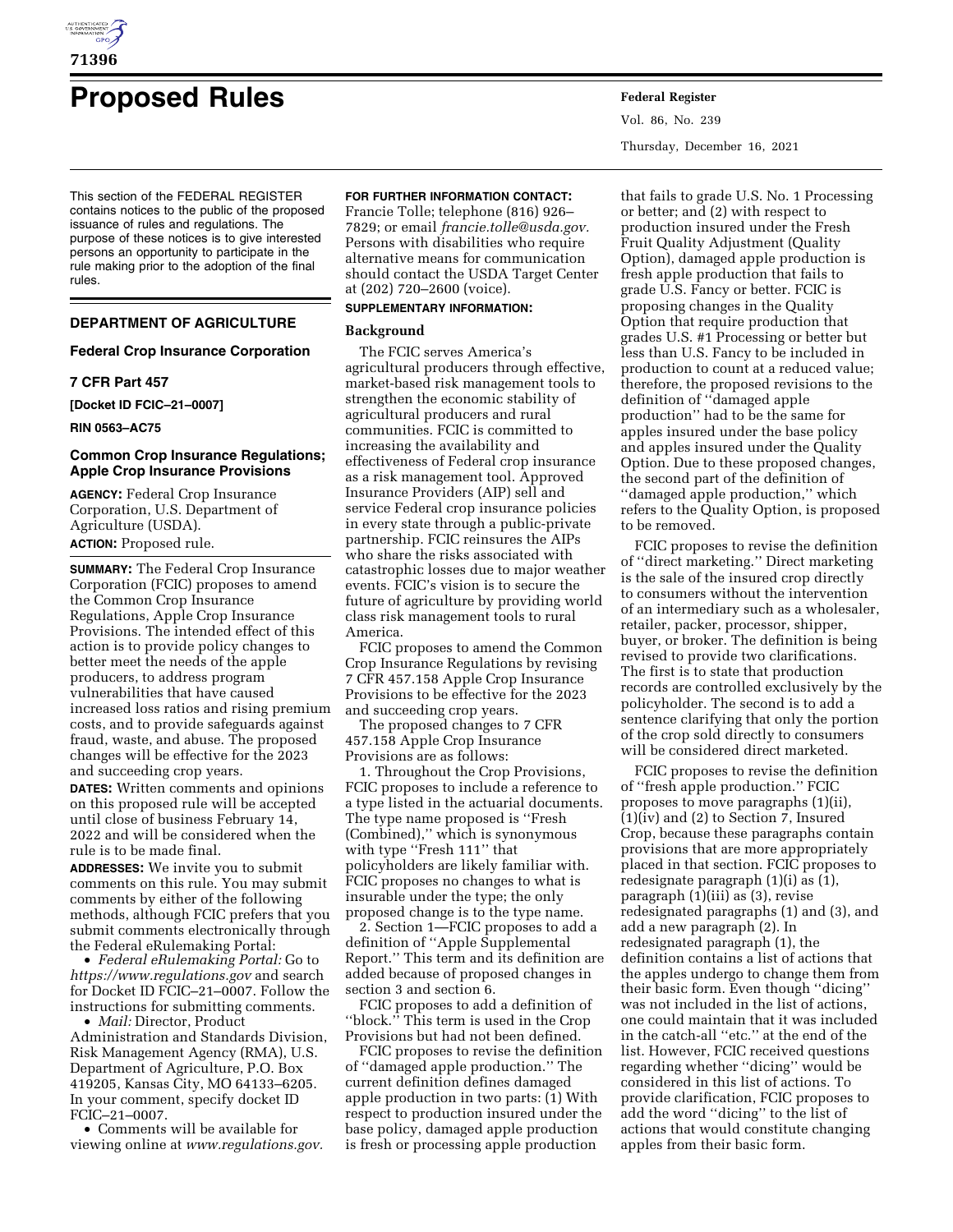In new paragraph (2), FCIC proposes to clarify that apples sold for the processing market are not considered fresh apple production unless they were sold with a grade of U.S. Fancy or better. For example, apples sold for the slicer market or the hard cider market that are not sold with a grade of U.S. Fancy or better. According to the definition, as here pertinent, ''fresh apple production'' is apples that do not undergo any change in basic form. Slicer apples are, just as their name suggests, apples that are sliced, which is a change in basic form. Sales of slicer apples are currently allowed to be considered fresh if the sales price was commensurate with fresh apple sales. However, slicers are a processed apple, meaning they undergo a change in basic form. Similarly, apples sold to the hard cider market undergo a change in basic form. A contracted study completed at FCIC's request determined that prices for slicers are more commensurate with processing apples. Currently, apples sold as slicers can be insured as Fresh, thus qualifying for optional coverage under the Quality Option; however, they can be sold without a grade of U.S. Fancy, thus never being included in production to count, and contributing to high loss ratios in some areas. Under this proposed change, records indicating apples were sold as slicers or for hard cider will not be used to determine whether production meets the one-infour fresh requirement under the Quality Option unless the apples were sold with a grade of U.S. Fancy or better.

FCIC also proposes to revise redesignated paragraph (3). The current provisions require producers to follow cultural practices generally in use for fresh apple acreage in the area in a manner generally recognized by agricultural experts. FCIC proposes to revise this paragraph to provide flexibility through Special Provisions to include additional cultural practices that may be required for acreage to meet the definition of ''fresh apple production.'' Examples of cultural practices may include specific spraying programs, hail netting, and wind machines or misting systems.

FCIC proposes to add a definition of ''fresh fruit factor.'' This term and its definition are added because of proposed changes made in section 14.

FCIC proposes to add a definition of "graft." This term and its definition are added because of proposed changes made in section 7(f).

FCIC proposes to add a definition of ''high density.'' This term and its definition are added because of a proposed change in section 6.

FCIC proposes to add definitions of ''maximum additional value price'' and ''premium price election'' because of proposed changes made in section 3.

FCIC proposes to revise the definition of ''processing apple production.'' FCIC proposes to add the word ''dicing'' to the list of actions that would constitute changing apples from their basic form, to be consistent with the addition in the definition of ''fresh apple production.'' FCIC also proposes to remove the phrase ''failing to meet the insurability requirements for fresh apple production'' and add similar language to it in Section 7, Insured Crop, because this language contains provisions that are more appropriately placed in that section.

3. Section 2—FCIC proposes to designate the undesignated paragraph as paragraph (a) and revise the lead-in sentence in that paragraph to make two proposed changes. First, current provisions reference section 34(b) of the Basic Provisions. However, section 34(c) of the Basic Provisions is a more appropriate reference. Second, the current provisions are not clear whether producers can have optional units in addition to or instead of the optional unit offerings under the Basic Provisions. FCIC proposes to clarify that optional units by non-contiguous land or type may be established in addition to or instead of the optional unit provisions in the Basic Provisions.

FCIC proposes to redesignate paragraphs (a) and (b) as paragraphs (a)(1) and (2). FCIC proposes to revise redesignated paragraph (a)(2). This section currently allows optional units by type ''as specified in the Special Provisions.'' Currently, every county where apples are insured includes a Special Provisions statement that allows optional units by type. The ''as specified in the Special Provisions'' provided the flexibility to permit optional units by type by county. Since optional units by type are permitted in every county, FCIC proposes to remove the phrase ''as specified in the Special Provisions'' and simply allow optional units by type through the Crop Provisions. FCIC also proposes to add the phrase ''unless otherwise provided in the Special Provisions'' to allow flexibility through Special Provisions to alter this language if it is determined optional units by type should not be allowed in certain counties.

FCIC also proposes to add a new paragraph (b). Optional units by type are allowed in the Crop Provisions. However, the Crop Provisions do not address situations where more than one type is planted on the same acreage. For example, Granny Smith apples are often

planted with other types of apples on the same acreage. In section 3, FCIC proposes to allow separate coverage levels and percentages of price elections by type. If optional units by type were not allowed in this situation, there would be a chance that AIPs would have to combine units resulting in different coverage levels and percentages of price elections within a single unit. To address this, FCIC proposes to add language that states the requirements of section 34 of the Basic Provisions that require the crop to be planted in a manner that results in a clear and discernable break in the planting pattern at the boundaries of each optional unit are not applicable for optional units by type. This will allow separate optional units for types that do not have a clear and discernable planting pattern, such as situations where more than one type is planted on the same acreage. However, it is important that producers maintain separate records of production for each optional unit in accordance with section 12(a) of the Apple Crop Provisions.

4. Section 3—FCIC proposes to revise paragraph (a) to allow separate coverage levels by type. The current provisions allow producers who purchase additional coverage to only select separate coverage levels by fresh apple acreage and processing apple acreage. Fresh and processing are separate types; however, in addition to the general ''Fresh (Combined)'' type, there are three other fresh types listed in the actuarial documents that are classified as fresh: Varietal group A, varietal group B, and varietal group C. Under the current provisions, producers who insure apples under any of the fresh type must select the same coverage level for all of their fresh types. The proposed changes will provide producers the ability to select a separate coverage level for each fresh type and will allow producers, who purchase additional coverage, to structure their coverage based on the perceived risk associated with each fresh type. For example, the producer could select 90 percent coverage level for varietal group A and 70 percent coverage level for varietal group B.

FCIC proposes to revise paragraph (b) to replace the ''Special Provisions'' reference in two places with a reference to the ''actuarial documents'' because the provisions refer to the location of price elections. Actuarial documents are where the price elections are located, so actuarial documents are a more appropriate reference. FCIC also proposes to revise paragraph (b) to allow the price election percentage to differ among each type. The types may have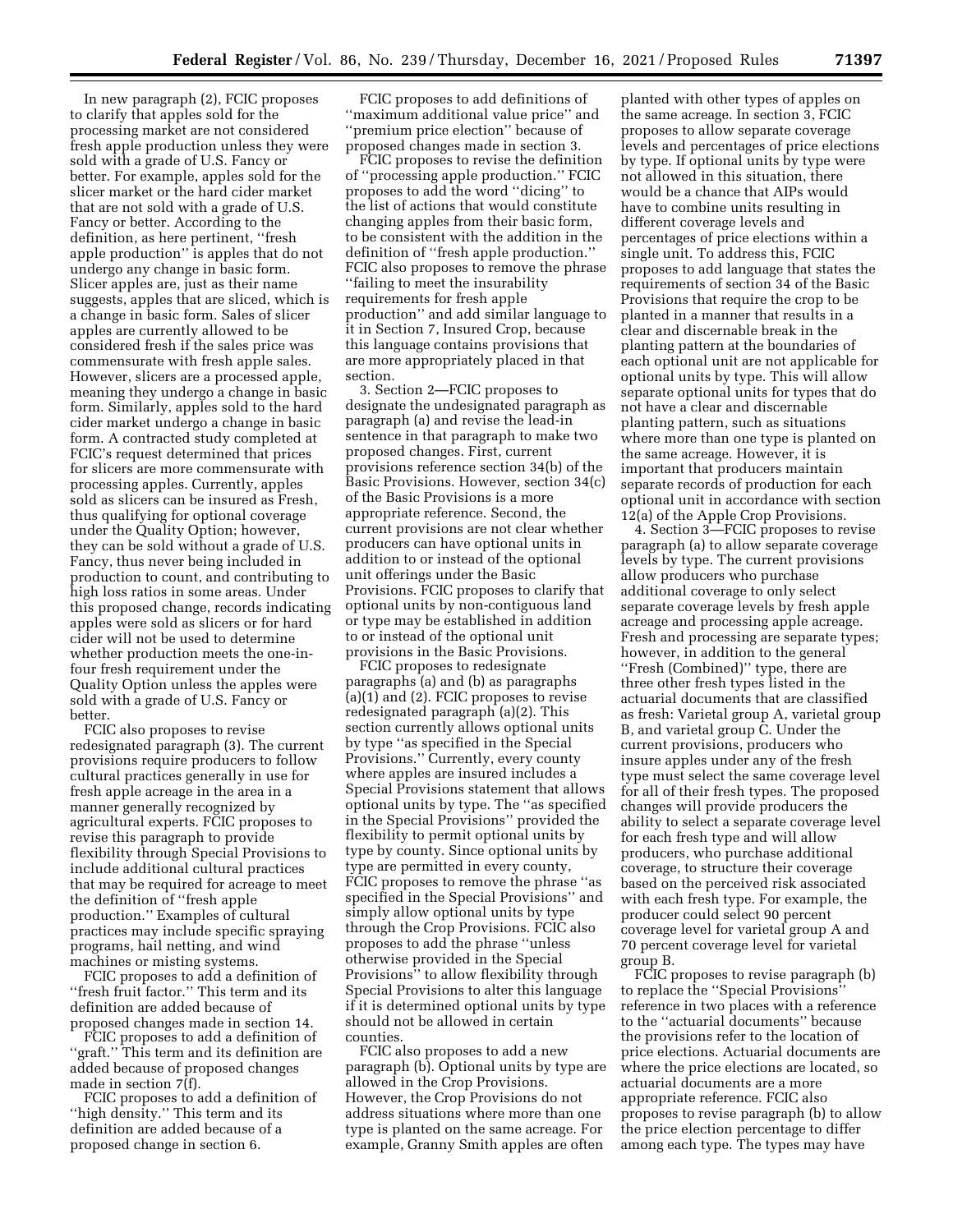**71398 Federal Register** / Vol. 86, No. 239 / Thursday, December 16, 2021 / Proposed Rules

different characteristics with different risks. By allowing producers to select a different percentage of the price election by type, this change allows producers to manage premium costs based on their risks.

FCIC also proposes to add a sentence in paragraph (b) clarifying that the percentage of the price election producers elect must be in accordance with FCIC approved procedures based on the level of coverage elected. For example, if a producer elected 75 percent coverage level, FCIC approved procedures allow producers to choose a percentage of price election between 67 and 100 percent. FCIC also proposes to add similar to language in paragraph (a) regarding assigning coverage levels to acreage that is added after the acreage reporting date. The language added in paragraph (b) is added for guidance on assigning price election percentages to acreage added after the acreage reporting date.

FCIC proposes to redesignate paragraphs (c) and (d) as (d) and (e), respectively, and add a new paragraph (c) to provide producers an opportunity to insure at a price, called the premium price election, greater than the published price election for apples that are sold predominantly to a direct market or a premium processing market. Direct markets are often niche markets that demand higher prices than wholesale markets. FCIC's processing price is historically based upon standard juice processing prices and market prices for premium processing is not generally available to establish prices. The premium processing prices generally demand higher prices and include items such as baby food, which demands high-quality apples; or hard ciders, which have similar quality expectations as wineries. Additionally, slicers, which are apples often sold for school lunches, are a premium processing-priced apple and demand a price, on average, about 20 percent higher than the standard processing prices. This change addresses producers' concerns regarding the higher prices they receive for apples sold via direct marketing and premium processing apples (such as slicers). The premium price election will be based on the producer's history reported on the Apple Supplemental Report and the maximum additional value price published in the actuarial documents and only offered in specific areas, via Special Provision statements, where premium processors or direct markets are prevalent. The premium price election will be greater than the published price election for type ''Fresh (Combined)'' or type ''Processing,'' as

applicable, and less than or equal to the maximum additional value price. In order to obtain the premium price election, producers must submit an Apple Supplemental Report to capture producers' production by fresh sales (including direct marketing sales) and processing sales. For data-gathering purposes, FCIC is also requiring producers to submit their revenue by fresh sales and processing sales to allow FCIC to maintain the program (*e.g.,*  transitional yields and price elections) in light of data collected and reported by third-party organizations becoming scarce.

FCIC proposes to revise redesignated paragraph (e) to revise for clarity. The current provisions point back to specific situations that occur as outlined in redesignated paragraph (e). However, other situations, not addressed in redesignated paragraph (e), could occur that affect the yield used to establish the production guarantee. The current language limits the situations to those in redesignated paragraph (e). FCIC proposes to revise the language to refer to situations not necessarily specific to redesignated paragraph (e).

FCIC proposes to revise redesignated paragraph (e)(1). This paragraph addresses situations where any circumstance that may reduce the producer's yields from previous levels occurs before the insurance period. It is silent on the timeframe in which the producer notifies the AIP. However, in redesignated paragraph (e)(2), the producer notifies the AIP by the production reporting date. For consistency between the two paragraphs, FCIC proposes to add the same language in redesignated paragraph  $(e)(2)$  to  $(e)(1)$  regarding notification by the production reporting date.

FCIC also proposes to revise redesignated paragraph (e)(1) to remove the last sentence. This information is proposed to be incorporated into redesignated paragraph (e)(3).

FCIC proposes to revise redesignated paragraphs (e)(2) and (e)(3). The first sentence in each paragraph requires the producer to notify the AIP if a situation occurred or may occur after the beginning of the insurance period. While redesignated paragraph (e)(2) refers to situations when the producer notifies the AIP by the production reporting date and redesignated paragraph (e)(3) refers to situations when the producer fails to notify the AIP by the production reporting date, both paragraphs expect the producer to be aware of circumstances that have not occurred yet. Therefore, FCIC proposes

to remove the phrase ''or may occur'' in both paragraphs.

FCIC also proposes to revise redesignated paragraph (e)(3) to add clarifying language in the last sentence. The last sentence says, ''We will reduce the yield used to establish your production guarantee for the subsequent crop year.'' To further clarify the purpose of the yield reduction in the subsequent crop year, FCIC proposes to add language that says the yield reduction will reflect any reduction in the productive capacity of the trees or the yield potential of the insured acreage. The proposed provisions in redesignated paragraph (e) consistent with provisions that FCIC recently added to other perennial crop policies, such as the Texas Citrus Fruit Crop Insurance Provisions. Adding these provisions is intended to remove potential ambiguity regarding the consequences when circumstances occur that will reduce the yield potential and to promote consistency with administration of similar policies.

FCIC proposes to add a new paragraph (f) to inform producers that they can insure fresh acreage in aggregate under type ''Fresh (Combined)'' or by other fresh types identified in the actuarial documents (*e.g.,* fresh varietal group types), not both. The type ''Fresh (Combined)'' includes all fresh varieties insured under the apple policy and the price offered for type ''Fresh (Combined)'' is an average price of all insurable varieties. Fresh varieties can also be insured under other types, either in groupings of specific varietals identified in the Special Provisions or individual varieties, if available in the county's actuarial documents. The fresh varieties insured in groupings of specific varietals identified in the Special Provisions or as individual varieties are insured at prices that are reflective of those smaller groupings. Under this proposed change, producers may insure all of their fresh acreage together under an umbrella of Fresh for an average price or they can insure groupings of fresh varieties and receive better prices by those groupings, if they have records to substantiate the separate varieties.

5. Section 6—FCIC proposes to designate the undesignated paragraph as paragraph (a). FCIC proposes to revise newly designated paragraph (a) to divide the paragraph into subparagraphs for ease of reading.

In paragraph  $(a)(1)$ , FCIC proposes to make two changes. First, the word ''option'' is removed following ''Optional Coverage for Fresh Fruit Quality Adjustment'' because the word is redundant. Second, the reference to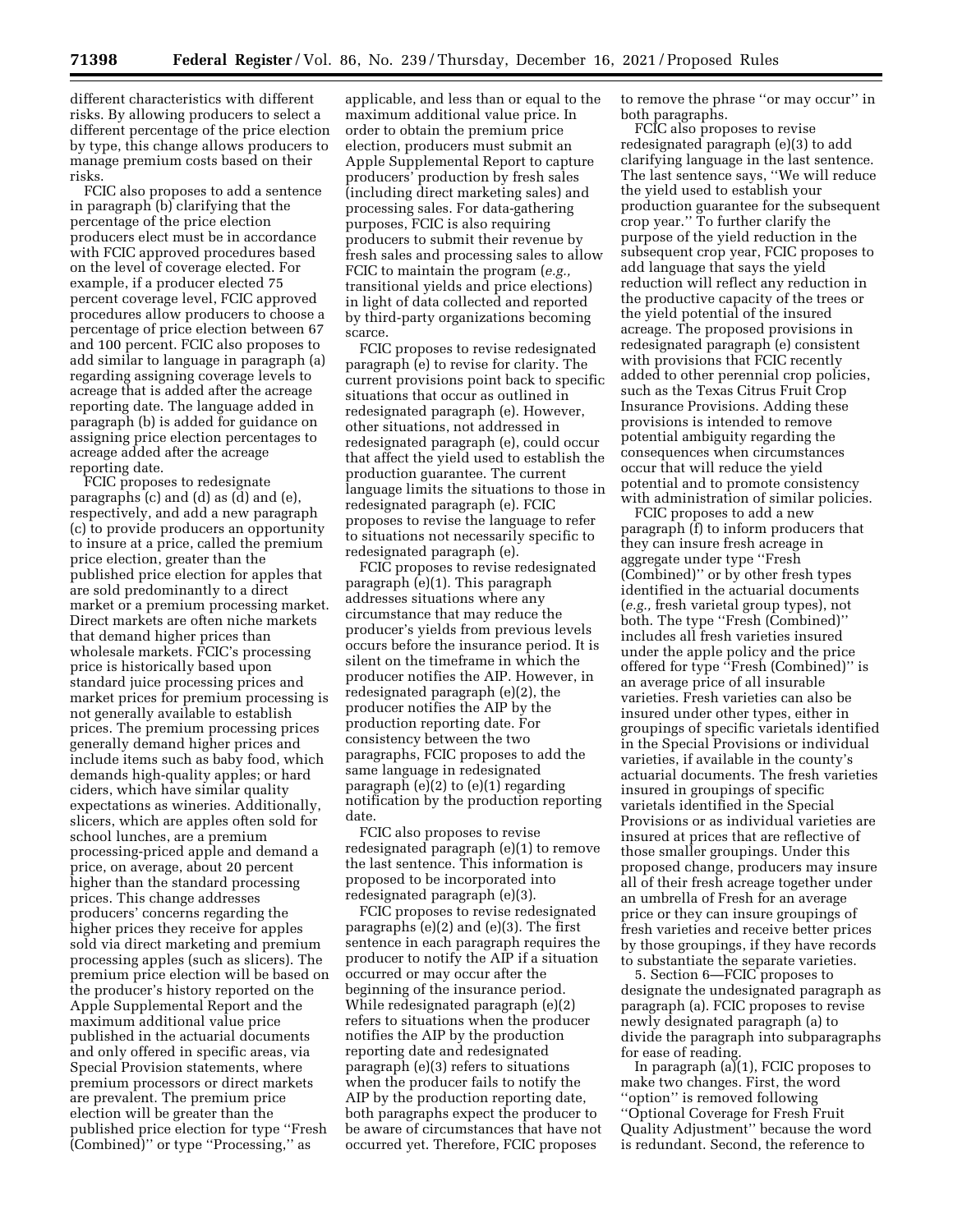''these Crop Provisions'' is struck for consistency, whereby only references to external documents are named by title.

FCIC proposes to revise newly designated paragraph (a)(2)(i). The current provisions state if producers designate fresh acreage on their acreage report then they are certifying that at least 50 percent of the production from fresh apple acreage in each unit was sold as fresh apples in one or more of the four most recent crop years in accordance with the definition of ''fresh apple production.''

FCIC also proposes to revise newlydesignated paragraph (a)(2)(i) to replace the reference to the definition of ''fresh apple production'' with the reference to section 7(d). FCIC is proposing to move some provisions in the definition of ''fresh apple production'' to section 7(d). Therefore, the reference in newlydesignated paragraph (a)(2)(i) needs to be updated to reflect the new location of the provisions in section 7(d).

FCIC proposes to add a new paragraph (a)(2)(ii) to require producers who wish to insure as fresh to submit an Apple Supplemental Report that captures their total production by all fresh types aggregated and the processing type. This supports the existing FCIC rule to insure as fresh, which is that at least one of the prior four years must have produced at least 50 percent of the fresh guarantee. This change also allows FCIC to collect data to assist in determining whether fresh production requirements under the policy should be adjusted in the future. Adjustments could include using the producer's historical percent sold as fresh, replace the one-in-four fresh requirement with the producer's historical percent of fresh sales, etc.

FCIC also proposes to revise newlydesignated paragraph (a) to add a new paragraph (a)(2)(iii) to complement the proposed language in new paragraph (a)(2)(ii) regarding the Apple Supplemental Report. The language proposed to be added in new paragraph (a)(2)(iii) notifies the producer that failure to submit the Apple Supplemental Report will result in no coverage under any fresh types. The producer will be able to have coverage under the processing type.

FCIC also proposes to revise newlydesignated paragraph (a) to add a new paragraph (a)(2)(iv) to an exception to the fresh apple production requirement mentioned in the above paragraph for high density acreage in the first year of insurability or in other circumstances as authorized by FCIC. First, high density acreage is established with the intent of producing fresh apples and FCIC recognizes that producers that invest in

high density systems are intending to grow for fresh, but may not have the sales records in the first year of insurability to substantiate sales of fresh production. Therefore, it is not necessary to require high density acreage to meet the fresh apple production requirement for that first year of insurability. Second, allowing exceptions to the fresh apple production requirement in other circumstances as authorized by FCIC will provide FCIC to waive the fresh apple production requirement on a case-by-case basis if producers suffer exceptionally bad years (such as a year in which a natural disaster or other extreme weather occurs) which affected the end use of their apples that they intended to sell as fresh.

FCIC proposes to add a new paragraph (b) to require producers to notify the AIP 15 days prior to harvest if they intend to sell production via direct marketing so AIPs can perform the necessary preharvest inspections. Producers who sell production via direct marketing are required to notify AIPs prior to harvest if there is a loss. Currently, there is no provision that requires those producers to notify AIPs prior to harvest if there is no loss. By adding this provision, it provides AIPs an opportunity to conduct a preharvest appraisal when there is no loss.

6. Section 7—FCIC proposes to revise paragraph (d) to add language that was previously contained in the definition of ''fresh apple production.'' That language is better suited in this section than in the definition. Additionally, FCIC is proposing to revise the language that is moved to paragraph (d). The first proposed change is to replace a reference of ''unit'' with ''policy or unit, as applicable''. Over the years, FCIC received comments that producers find it difficult and inappropriate to maintain separate records by unit after the apple production has left the field. Producers pointed out that while they can and do maintain records of production by unit, once the apples are delivered to a warehouse, which is often a third party, for later sales and distribution it is virtually impossible and/or impractical to expect all the apples to be tracked by unit. In 2011, FCIC issued a Manager's Bulletin (MGR–11–015) that allowed producers who do not have separate records by unit of fresh apple production in one of the last four years but do have records of total fresh apple production may still be able to qualify for the fresh apple production requirement (at least 50 percent of the production from fresh apple acreage was sold as fresh apples in one or more of the four most recent

crop years). MGR–11–015 authorized AIPs to consider records of total production (*e.g.,* by policy rather than by unit, if the producer could not provide records by unit) from one of the four most recent crop years that reflect fresh apple sales. FCIC is proposing to incorporate the guidance in MGR–11– 015 by adding replacing ''unit'' with ''policy or unit, as applicable'' in paragraph (d).

The second proposed change in paragraph (d) is to add after the phrase ''one or more of the four most recent crop years'' the phrase ''preceding the previous crop year, unless authorized by FCIC.'' The proposed phrase aligns the one-in-four fresh requirement with the years proposed to be reported on the Apple Supplemental Report. Under the current provisions, the one-in-four fresh requirement is based on the four most recent crop years. For example, if the producer is purchasing crop insurance for the 2023 crop year, then the AIP would consider records from crop years 2019 through 2022. Under the proposed provisions, the Apple Supplemental Report is requesting information for the crop year prior to the previous crop year. Therefore, if the producer is purchasing crop insurance for the 2023 crop year, then producer would report information based on the 2021 crop year. The proposed changes in this paragraph are meant to align the information the producer reports on the Apple Supplemental Report with the last year in the one or more of the four most recent crop years.

FCIC also proposes to move language in paragraph (d) regarding ''processing apple production'' to a new paragraph (e) and add language that was previously contained in the definition of ''processing apple production.'' That language is better suited in this section than in the definitions.

FCIC also proposes to add a new paragraph (f) to allow for a reduced premium in certain circumstances. Currently, producers must report their acreage by the January 15th acreage reporting date, which is before they typically conduct routine orchard maintenance. Producers typically graft or remove apple trees after the acreage reporting date and into March. Those trees that are grafted or removed will not produce apples that crop year. This provision allows producers to either report the acreage as uninsurable as of the acreage reporting date; or receive a reduced premium rate to better reflect the condition of their orchards if they submit a revised acreage report by March 31st that trees were grafted or removed.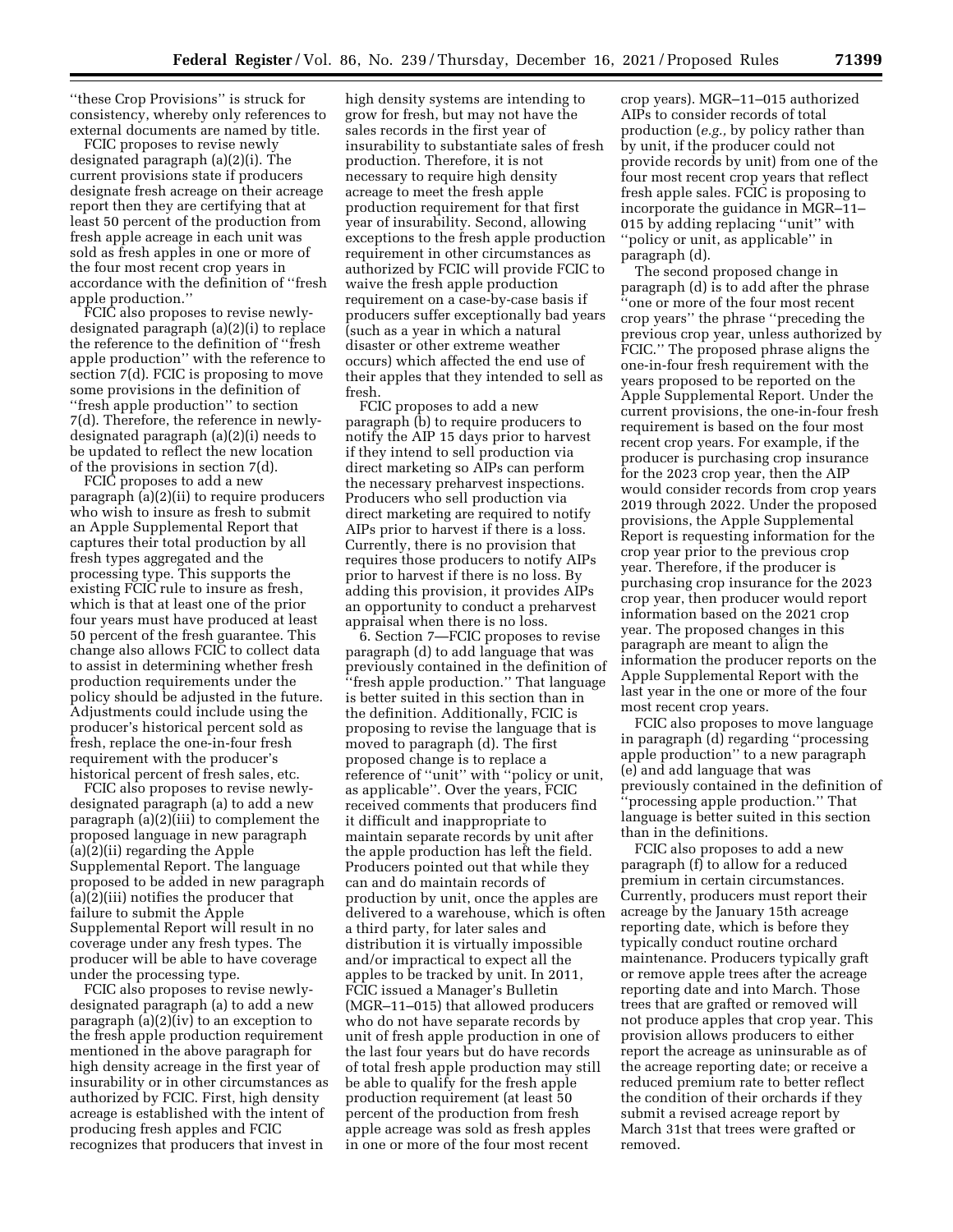7. Section 9—FCIC proposes to revise paragraph (b)(3) to insert the following phrase at the beginning of the paragraph: ''Except as provided in section 28 of the Basic Provisions.'' Paragraph (b)(3) of the Apple Crop Provisions speaks only to relinquishing the producer's insurable share after the acreage reporting date and is silent on whether a transfer of coverage occurred to relinquish the insurable share. This paragraph implies that coverage ends on the date the producer relinquishes their share. It is not clear, as it is written, whether a transfer of coverage and right to indemnity was submitted and approved in accordance with section 28 of the Basic Provisions. To clarify that this provision only addresses situations when a transfer of coverage and right to indemnity is not approved, FCIC proposes to add the aforementioned phrase.

8. Section 11—FCIC proposes to revise paragraph (b)(2). This paragraph outlines the requirements for producers when any portion of the crop is direct marketed. FCIC proposes to revise this paragraph to make a few changes. First, the phrase ''15 days'' is proposed to be clarified to ''15 calendar days.'' Next, FCIC proposes to require, in the event any portion of the crop will be direct marketed, the producer to notify the AIP at least 15 calendar days before the crop is harvested. The current provisions require notification prior to when the crop is sold. The proposed revision allows for the AIPs to conduct preharvest appraisals. Lastly, FCIC proposes to make other changes within the paragraph for clarification purposes.

9. Section 12—FCIC also proposes to revise the claim example following paragraph (b).

FCIC also proposes to redesignate paragraph (c)(2) as (c)(3) and add a new paragraph (c)(2) to state that when 65 percent or more of a unit's processing apple production is damaged apple production, the processing apple production from the unit will not be considered production to count provided none of the processing apple production from the unit will be sold. Based on engagement with apple producers, FCIC was made aware that at certain thresholds of damage, processors will not accept apple production. In response to this feedback, FCIC proposes to allow for adjustments to processing production that reflect current industry standards.

10. Section 14—FCIC proposes to revise paragraph (b). The phrase ''this option provides for quality adjustment of fresh apple production'' reads more clearly when the word ''coverage'' is

added between the words ''provides'' and ''for.''

FCIC proposes to revise paragraph (b)(1) to replace the phrase ''Catastrophic Risk Protection (CAT)'' with the acronym "CAT." The acronym is spelled out earlier in the Crop Provisions, so it is only necessary here to use the acronym.

FCIC proposes to revise paragraph (b)(3). The current provisions say that apple acreage designated on your acreage report qualifies for the Optional Coverage for Fresh Apple Quality Adjustment. FCIC proposes to clarify that only fresh apple acreage qualifies for the option.

FCIC proposes to revise paragraph (b)(5) to make several changes. Where available, the Quality Option allows apple producers the option to purchase additional coverage that compensates them when their fresh apple production fails to grade U.S. Fancy or better due to an insurable cause of loss. The revisions to this paragraph clarify that production to count for apples is the greater of sold production adjusted according to the sliding scale in paragraph (b)(5) or adjusted for quality in paragraph (b)(6), instead of basing the determination on the sliding scale alone.

In paragraph (b)(5), FCIC also proposes to revise the sliding scale under which production to count is adjusted due to damage so that it is linear. A linear sliding scale is more appropriate than the current sliding scale which alternates from linear to non-linear back to linear again. The current sliding scale adjusts production in increments beginning at 21 percent damage and zeroing at 65 percent damage:

• The first increment is between 21 percent and 40 percent with a reduction of 2 percent for each full percent of damage in that range,

• The second 41 percent to 50 percent with a reduction of 3 percent for each full percent of damage in that range, and

• The third 51 percent to 64 percent with a reduction of 2 percent for each full percent of damage in excess of 50 percent.

The current sliding scale is not regionally appropriate. As proposed, the revised sliding scale would begin adjustments at 15 percent and reduce production to count by two percent for each full percent more than 15 percent. FCIC received producer feedback that the sliding scale should start at a lesser threshold of damage (15 percent rather than 20 percent). The only difference between the current sliding scale and the proposed one is when the range of production not grading U.S. Fancy or

better is greater than 15 percent but less than 50 percent. After 50 percent, the current sliding scale and the proposed sliding scales are identical.

In paragraph (b)(6), the following proposed changes are necessary to address concerns regarding the high loss ratios and rising premium costs under the Quality Option. The high loss ratios are a result of producers' inability to maintain records to meet the requirements to qualify for the Quality Option and to settle claims, and climate and growing conditions in certain regions may limit the ability of producers in these areas to consistently produce U.S. Fancy grade.

• Production sold with a grade of U.S. Fancy or better will continue to be counted on a one-for-one basis.

• Production that grades U.S. #1 Processing or better but less than U.S. Fancy will be included in production to count at a reduced value by multiplying a fresh fruit factor to the sold marketable production as follows:

 $\circ$  The fresh fruit factor applies to production sold:

As fresh without a grade that exceeds what appraised as U.S. Fancy or better (prior to adjustments under the sliding scale);

• Any production sold for fresh without a grade will be counted on a one-to-one basis not to exceed the production that appraised as U.S. Fancy or better (prior to adjustments under the sliding scale).

• Any production sold for a grade below U.S. Fancy;

 $\blacksquare$  Any production sold as processing, excluding any production that grades less than U.S. #1 Processing.

 $\circ$  For the basic coverage, all apples that are U.S. #1 Processing or better are included in production to count, without any further discounts for quality adjustment. Currently, for the Quality Option, all apples that are sold as U.S. Fancy or better are included as production to count. Not all sales indicate a grading standard and therefore a producer could claim that no fresh apples were sold as U.S. Fancy or better, even if the apples were sold as fresh. Therefore, a producer could ''double-dip'' on indemnity and sales from these apples. Adjustments to production under the Quality Option are not reflected in the producer's actual production history (APH); therefore, the guarantee does not accurately reflect expected production of fresh apples. The intent of the fresh fruit factor is to capture the reduced value of apples sold for other than U.S. Fancy or better so that the APH will more accurately reflect the producer's guarantee.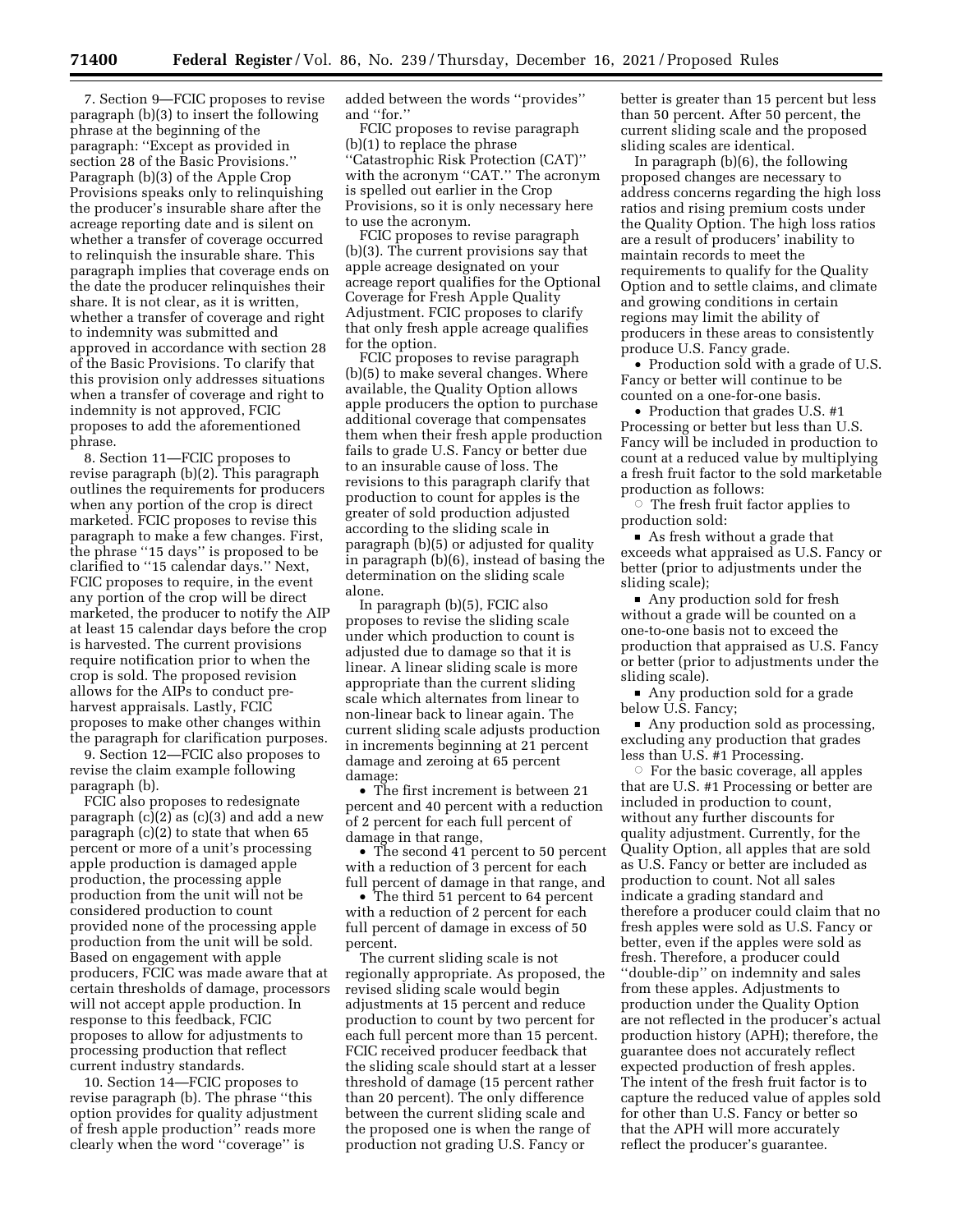$\circ$  The fresh fruit factor will not be applied to any production that grades less than U.S. #1 Processing or better.

 $\circ$  The fresh fruit factor will be published in the actuarial documents to account for regional differences.

FCIC proposes to revise paragraph (c). The current provisions state any production not graded or appraised prior to the earlier of the time apples are placed in storage or the date the apples are delivered to a packer, processor, or other handler will not be considered damaged apple production. According to the current definition of ''damaged apple production,'' damaged apple production under the Quality Option is anything that fails to grade U.S. Fancy or better. In other words, the aforementioned production will be considered U.S. Fancy or better. As stated earlier, FCIC is proposing to remove the portion of the definition that refers to the Quality Option. Therefore, paragraph (c) needs to be revised so that the provision has the same meaning as before: Any production not graded or appraised prior to the earlier of the time apples are placed in storage or the date the apples are delivered will be considered U.S. Fancy or better.

FCIC proposes to add a new paragraph (e) to address written agreements. The Quality Option is contained within the Crop Provisions, which confuses whether written agreements should apply to the Quality Option when written agreements are written on the Crop Provisions. The proposed language allows written agreements to apply to the Quality Option with three requirements: (1) The option may apply to a written agreement for apples when this option is contained in the actuarial documents for the county and crop; (2) the option may apply to apples in a county which does not have actuarial documents for the crop when a written agreement specifically allows this option; and (3) FCIC has the right to not allow this option on a written agreement in accordance with the provisions in section 18 of the Basic Provisions. This requirement also allows the producer to have coverage by written agreement on apple production insured under the Crop Provisions if the requirements for written agreement are not met on the Quality Option.

FCIC proposes to revise the claim example following new paragraph (e) to align with the proposed changes made throughout section 14.

## **Notice and Comment, and Exemptions**

The Administrative Procedure Act (APA, 5 U.S.C. 553) provides that the notice and comment and 30-day delay in the effective date provisions do not apply when the rule involves specified actions, including matters relating to contracts. This rule governs contracts for crop insurance policies and therefore falls within that exemption. Although not required by APA or any other law, FCIC has chosen to propose the regulatory changes and request comments on the changes prior to issuing a final rule.

This rule is exempt from the regulatory analysis requirements of the Regulatory Flexibility Act (5 U.S.C. 601–612), as amended by the Small Business Regulatory Enforcement Fairness Act of 1996.

#### **Executive Orders 12866 and 13563**

Executive Order 12866, ''Regulatory Planning and Review,'' and Executive Order 13563, ''Improving Regulation and Regulatory Review,'' direct agencies to assess all costs and benefits of available regulatory alternatives and, if regulation is necessary, to select regulatory approaches that maximize net benefits (including potential economic, environmental, public health and safety effects, distributive impacts, and equity). Executive Order 13563 emphasized the importance of quantifying both costs and benefits, of reducing costs, of harmonizing rules, and of promoting flexibility. The requirements in Executive Orders 12866 and 13563 for the analysis of costs and benefits apply to rules that are determined to be significant.

The Office of Management and Budget (OMB) designated this rule as not significant under Executive Order 12866, ''Regulatory Planning and Review,'' and therefore, OMB has not reviewed this rule and analysis of the costs and benefits is not required under either Executive Order 12866 or 13563.

## **Clarity of the Regulation**

Executive Order 12866, as supplemented by Executive Order 13563, requires each agency to write all rules in plain language. In addition to your substantive comments on this rule, we invite your comments on how to make the rule easier to understand. For example:

• Are the requirements in the rule clearly stated? Are the scope and intent of the rule clear?

• Does the rule contain technical language or jargon that is not clear?

• Is the material logically organized? • Would changing the grouping or order of sections or adding headings make the rule easier to understand?

• Could we improve clarity by adding tables, lists, or diagrams?

• Would more, but shorter, sections be better? Are there specific sections that are too long or confusing?

• What else could we do to make the rule easier to understand?

#### **Environmental Review**

In general, the environmental impacts of rules are to be considered in a manner consistent with the provisions of the National Environmental Policy Act (NEPA, 42 U.S.C. 4321–4347) and the regulations of the Council on Environmental Quality (40 CFR parts 1500–1508). FCIC conducts programs and activities that have been determined to have no individual or cumulative effect on the human environment. As specified in 7 CFR 1b.4, FCIC is categorically excluded from the preparation of an Environmental Analysis or Environmental Impact Statement unless the FCIC Manager (agency head) determines that an action may have a significant environmental effect. The FCIC Manager has determined this rule will not have a significant environmental effect. Therefore, FCIC will not prepare an environmental assessment or environmental impact statement for this action and this rule serves as documentation of the programmatic environmental compliance decision.

#### **Executive Order 12988**

This rule has been reviewed under Executive Order 12988, ''Civil Justice Reform.'' This rule will not preempt State or local laws, regulations, or policies unless they represent an irreconcilable conflict with this rule. Before any judicial actions may be brought regarding the provisions of this rule, the administrative appeal provisions of 7 CFR part 11 are to be exhausted.

# **Executive Order 13175**

This rule has been reviewed in accordance with the requirements of Executive Order 13175, ''Consultation and Coordination with Indian Tribal Governments.'' Executive Order 13175 requires Federal agencies to consult and coordinate with Tribes on a government-to-government basis on policies that have Tribal implications, including regulations, legislative comments or proposed legislation, and other policy statements or actions that have substantial direct effects on one or more Indian Tribes, on the relationship between the Federal Government and Indian Tribes or on the distribution of power and responsibilities between the Federal Government and Indian Tribes.

RMA has assessed the impact of this rule on Indian Tribes and determined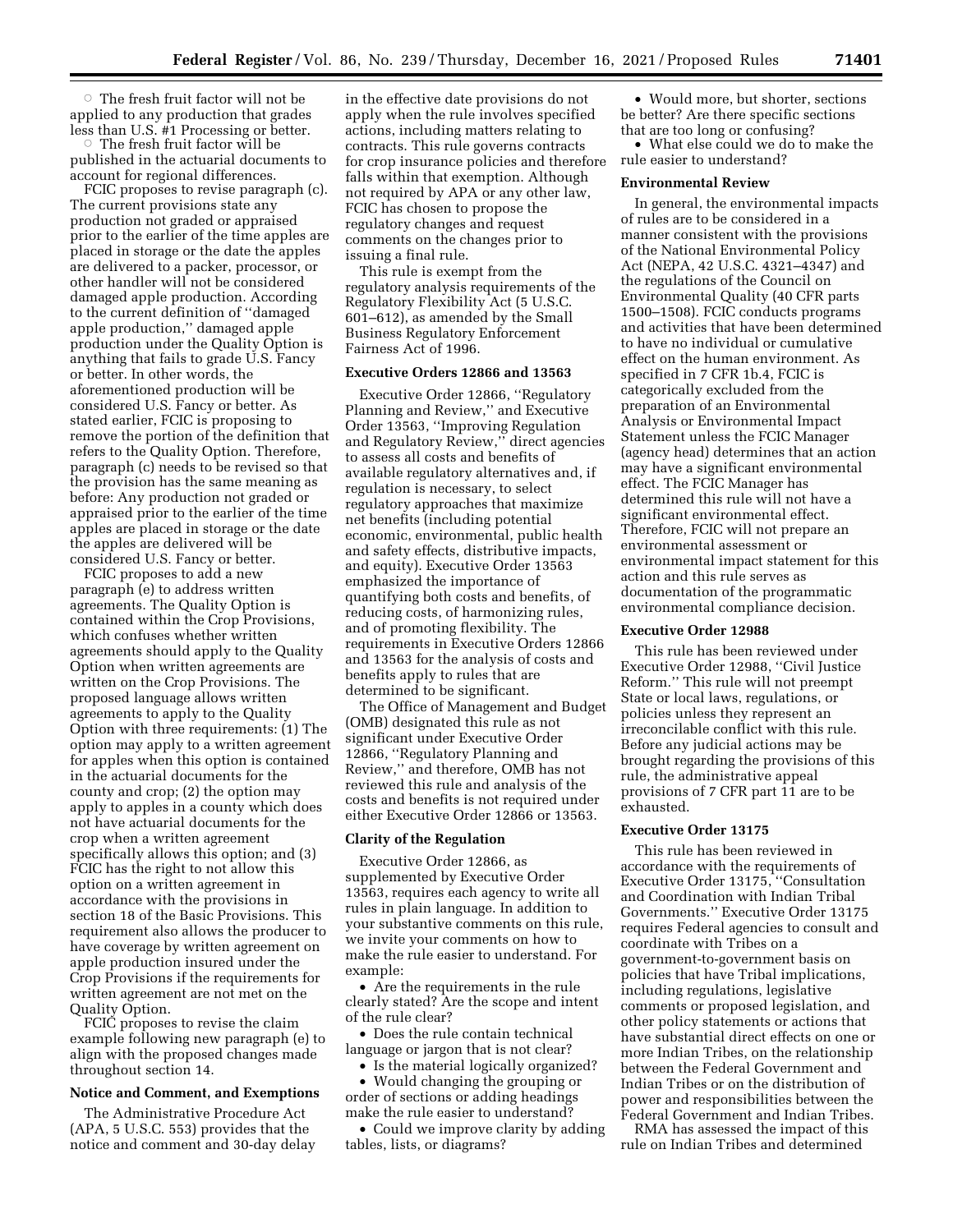that this rule does not, to our knowledge, have Tribal implications that require Tribal consultation under E.O. 13175. The regulation changes do not have Tribal implications that preempt Tribal law and are not expected have a substantial direct effect on one or more Indian Tribes. If a Tribe requests consultation, RMA will work with the USDA Office of Tribal Relations to ensure meaningful consultation is provided where changes, additions and modifications identified in this rule are not expressly mandated by Congress.

## **The Unfunded Mandates Reform Act of 1995**

Title II of the Unfunded Mandates Reform Act of 1995 (UMRA, Pub. L. 104–4) requires Federal agencies to assess the effects of their regulatory actions of State, local, and Tribal governments, or the private sector. Agencies generally must prepare a written statement, including cost benefits analysis, for proposed and final rules with Federal mandates that may result in expenditures of \$100 million or more in any 1 year for State, local or Tribal governments, in the aggregate, or to the private sector. UMRA generally requires agencies to consider alternatives and adopt the more cost effective or least burdensome alternative that achieves the objectives of the rule. This rule contains no Federal mandates, as defined in Title II of UMRA, for State, local, and Tribal governments, or the private sector. Therefore, this rule is not subject to the requirements of sections 202 and 205 of UMRA.

## **Federal Assistance Program**

The title and number of the Federal Domestic Assistance Program listed in the Catalog of Federal Domestic Assistance to which this rule applies is No. 10.450—Crop Insurance.

#### **Paperwork Reduction Act of 1995**

In accordance with the provisions of the Paperwork Reduction Act of 1995 (44 U.S.C. chapter 35, subchapter I), the rule does not change the information collection approved by OMB under control numbers 0563–0053.

#### **USDA Non-Discrimination Policy**

In accordance with Federal civil rights law and USDA civil rights regulations and policies, USDA, its Agencies, offices, and employees, and institutions participating in or administering USDA programs are prohibited from discriminating based on race, color, national origin, religion, sex, gender identity (including gender expression), sexual orientation, disability, age, marital status, family or

parental status, income derived from a public assistance program, political beliefs, or reprisal or retaliation for prior civil rights activity, in any program or activity conducted or funded by USDA (not all bases apply to all programs). Remedies and complaint filing deadlines vary by program or incident.

Persons with disabilities who require alternative means of communication for program information (for example, braille, large print, audiotape, American Sign Language, etc.) should contact the responsible Agency or USDA TARGET Center at (202) 720–2600 or 844–433– 2774 (toll-free nationwide). Additionally, program information may be made available in languages other than English. To file a program discrimination complaint, complete the USDA Program Discrimination Complaint Form, AD–3027, found online at *[https://www.usda.gov/oascr/](https://www.usda.gov/oascr/how-to-file-a-program-discrimination-complaint)  [how-to-file-a-program-discrimination](https://www.usda.gov/oascr/how-to-file-a-program-discrimination-complaint)[complaint](https://www.usda.gov/oascr/how-to-file-a-program-discrimination-complaint)* and at any USDA office or write a letter addressed to USDA and provide in the letter all the information requested in the form. To request a copy of the complaint form, call (866) 632– 9992. Submit your completed form or letter to USDA by mail to: U.S. Department of Agriculture, Office of the Assistant Secretary for Civil Rights, 1400 Independence Avenue SW, Washington, DC 20250–9410 or email: *[OAC@usda.gov.](mailto:OAC@usda.gov)* 

USDA is an equal opportunity provider, employer, and lender.

#### **List of Subjects in 7 CFR Part 457**

Acreage allotments, Crop insurance, Reporting and recordkeeping requirements.

#### **Proposed Rule**

For the reasons discussed above, FCIC proposes to amend 7 CFR part 457 to read as follows:

## **PART 457—COMMON CROP INSURANCE REGULATIONS**

■ 1. The authority citation for 7 CFR part 457 continues to read as follows:

**Authority:** 7 U.S.C. 1506(l), 1506(o).

- 2. Amend § 457.158 by:
- a. Revising the introductory text; ■ b. In section 1:

■ i. Adding in alphabetical order the definitions for ''Apple Supplemental Report,'' ''block,'' ''fresh fruit factor,'' ''graft,'' ''high density,'' ''maximum additional value price,'' and ''premium

price election''; ■ ii. Adding in the definition of "Area A'', a comma after the words ''New Mexico''; and

■ iii. Revising the definitions for

''damaged apple production,'' ''direct

marketing," "fresh apple production," and ''processing apple production'';

- c. Revising section 2;
- d. Revising section 3;
- e. Revising section 6; ■ f. In section 7:
- 
- i. Removing in paragraph (c), the word "and" at the end of the sentence;
- ii. Revising paragraph (d); and
- iii. Adding new paragraphs (e) and (f);
- g. In section 9:

■ i. Removing in paragraph (b)(3), the word ''If'' at the beginning of the paragraph and adding the words ''Except as provided in section 28 of the Basic Provisions, if'' in its place;

■ h. Revising section 11 paragraph (b)(2);

■ i. In section 12:

■ i. Revising the example following paragraph (b) titled ''Basic Coverage Example'';

■ ii. Removing in paragraph (c)(1)(iv), the word ''; and'' at the end of the sentence and adding "." in its place;

■ iii. Redesignating paragraph (c)(2) as (3), and adding a new paragraph (c)(2); and

■ j. Revising section 14. The revisions and additions read as follows:

## **§ 457.158 Apple crop insurance provisions.**

The apple crop insurance provisions for the 2023 and succeeding crop years are as follows:

\* \* \* \* \*

1. Definitions

\* \* \* \* \*

*Apple Supplemental Report.* A written report, supported by acceptable records, submitted as required on our form and in accordance with section 3 and section 6, as applicable. The information contained on the report will be based on your sales history, as applicable, from the crop year prior to the previous crop year (*e.g.,* on the production reporting date for the 2023 crop year, the Apple Supplement Report reflects total revenue from the 2021 crop year).

\* \* \* \* \* *Block.* Trees in an orchard of a single or mixed age and density, distinguished by applicable practice, type, T-Yield Map Areas, or other characteristics shown in the actuarial documents.

\* \* \* \* \*

*Damaged apple production.* Fresh or processing apple production that fails to grade U.S. No. 1 Processing or better in accordance with the applicable grade standards due to an insurable cause of loss.

*Direct marketing.* The sale of the insured crop directly to consumers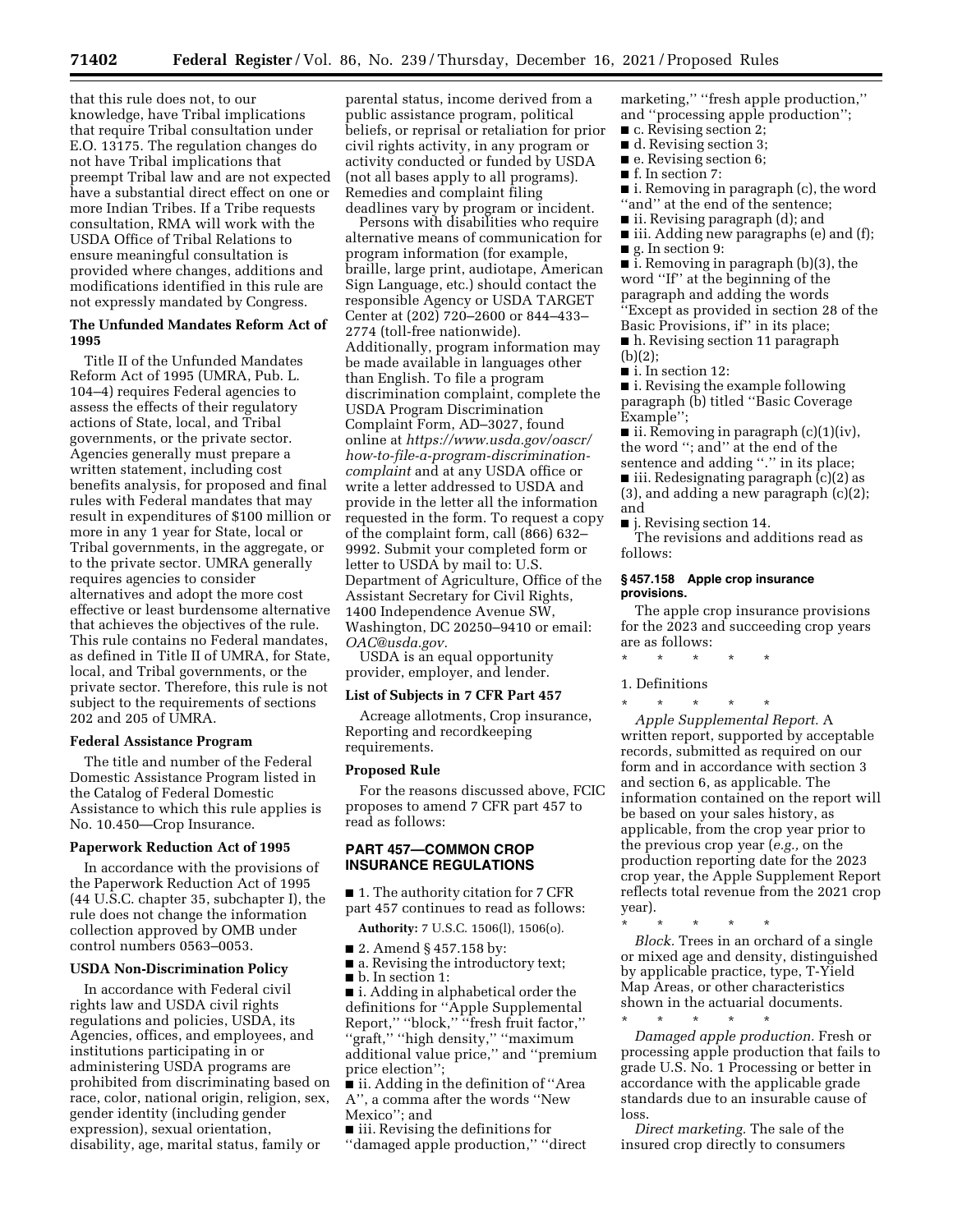without the intervention of an intermediary such as a wholesaler, retailer, packer, processor, shipper, buyer, or broker. Production records are controlled exclusively by the policyholder. Examples of direct marketing include selling through an on-farm or roadside stand, a farmer's market, or permitting the general public to enter the field for the purpose of picking all or a portion of the crop. Only the portion of the crop sold directly to consumers will be considered direct marketed.

*Fresh apple production.* Apples: (1) That are sold, or could be sold, for human consumption without undergoing any change in the basic form, such as peeling, juicing, crushing, dicing, etc.;

(2) That are not sold for the processing market (*e.g.,* slicer or hard cider market) except for apples sold with a grade of U.S. Fancy or better (unless another grade is specified in the Special Provisions); and

(3) That follow the recommended cultural practices generally in use for fresh apple acreage in the area in a manner generally recognized by agricultural experts and any other practices specified in the Special Provisions.

*Fresh fruit factor.* A factor contained in the actuarial documents that is used to account for the salvage value of sold apples for production insured under the Optional Coverage for Fresh Fruit Quality Adjustment contained in section 14.

\* \* \* \* \*

*Graft.* To unite a shoot or bud with a rootstock in accordance with recommended practices to form a living union.

\* \* \* \* \*

*High density.* The number of trees per acre and any other characteristics specified in the Special Provisions. \* \* \* \* \*

*Maximum additional value price.* A price established by type by FCIC and published in the actuarial documents when authorized by the Special Provisions. It is used to compute the premium price election.

\* \* \* \* \*

*Premium price election.* A price calculated using your sales history reported on the Apple Supplemental Report and the maximum additional value price. The premium price election will be no less than the published price election for type ''Fresh (Combined)'' or type ''Processing,'' as applicable, and no greater than the maximum additional value price.

*Processing apple production.* Apples from insurable acreage that are sold, or could be sold for the purpose of undergoing a change to the basic structure such as peeling, juicing, crushing, dicing, etc.

\* \* \* \* \* 2. Unit Division

(a) In addition to, or instead of, establishing optional units as provided in section 34(c) of the Basic Provisions, optional units may be established if each optional unit is:

(1) Located on non-contiguous land; or

(2) By type, unless otherwise provided in the Special Provisions.

(b) The requirements of section 34 of the Basic Provisions that require the crop to be planted in a manner that results in a clear and discernable break in the planting pattern at the boundaries of each optional unit are not applicable for optional units by type.

3. Insurance Guarantees, Coverage Levels, and Prices for Determining Indemnities

In addition to the requirements of section 3 of the Basic Provisions:

(a) You may select only one coverage level for each type. For example, if you choose the 55 percent coverage level for one type, you may choose the 75 percent coverage level for another type. However, if you elect the Catastrophic Risk Protection (CAT) level of coverage for any of your apple acreage, the CAT level of coverage will be applicable to all insured apple acreage in the county. If you only have fresh apple acreage designated on your acreage report and processing apple acreage is added after the sales closing date, we will assign a coverage level equal to the lowest coverage level you selected for your fresh apple acreage. If you only have processing apple acreage designated on your acreage report and fresh apple acreage is added after the sales closing date, we will assign a coverage level equal to the coverage level you selected for your processing apple acreage.

(b) You may select only one price election for all the apples in the county insured under this policy unless the actuarial documents provide different price elections by type, in which case you may select one price election for each apple type designated in the actuarial documents. The price elections you choose for each type are not required to have the same percentage relationship to the maximum price election offered by us for each type. However, the percentage of the maximum price election must be in accordance with FCIC approved

procedures. For example, if you choose 100 percent of the maximum price election for one type, you may choose a different percentage of the maximum price election for all other types. If you only have fresh apple acreage designated on your acreage report and processing apple acreage is added after the sales closing date, we will assign a price election percentage equal to the lowest price election percentage you selected for your fresh apple acreage. If you only have processing apple acreage designated on your acreage report and fresh apple acreage is added after the sales closing date, we will assign a price election percentage equal to the price election percentage you selected for your processing apple acreage.

(c) If you elect an additional level of coverage, you may insure your type ''Fresh (Combined),'' type ''Processing,'' or both, at the premium price election if:

(1) Authorized in the Special Provisions;

(2) You submit an Apple Supplemental Report, by policy by the production reporting date, containing your total sales (including production and revenue), differentiated by the following, as applicable:

(i) Fresh and direct marketing; and (ii) Processing;

(3) Upon initial election of the premium price election, you provide three years of production and revenue as indicated in section 3(c)(2); and

(4) You meet any additional requirements specified in the Special Provisions.

(d) We will reduce the yield used to establish your production guarantee, as necessary, based on our estimate of the effect of any situation listed in sections 3(c)(1) through (4). If the situation occurred:

(1) Before the beginning of the insurance period, the yield used to establish your production guarantee will be reduced for the current crop year regardless of whether the situation was due to an insured or uninsured cause of loss. If you fail to notify us of any circumstance that may reduce your yields from previous levels, we will reduce the yield used to establish your production guarantee at any time we become aware of the circumstance;

(2) Or may occur after the beginning of the insurance period and you notify us by the production reporting date, the yield used to establish your production guarantee will be reduced for the current crop year only if the potential reduction in the yield used to establish your production guarantee is due to an uninsured cause of loss; or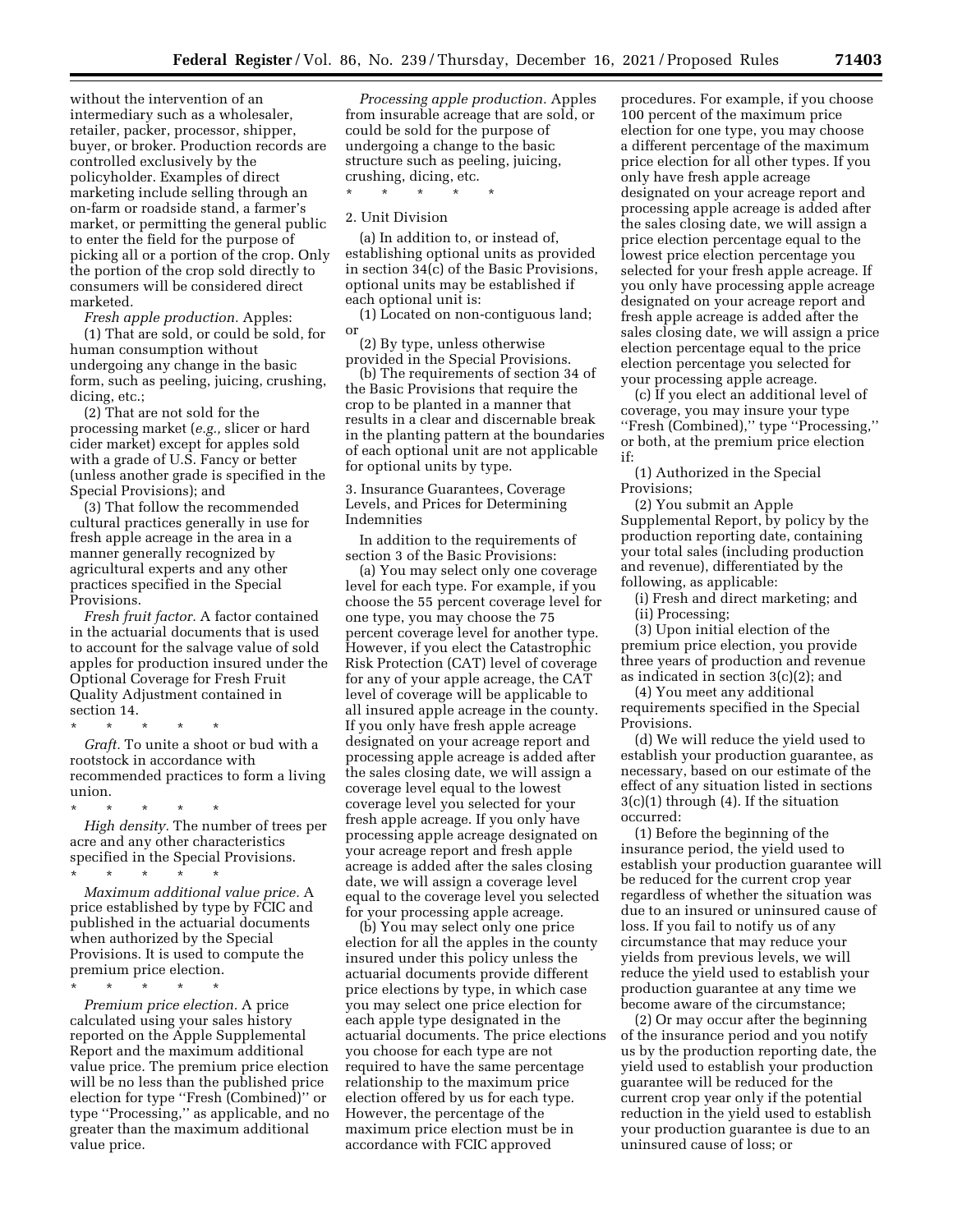(3) Or may occur after the beginning of the insurance period and you fail to notify us by the production reporting date, production lost due to uninsured causes equal to the amount of the reduction in the yield used to establish your production guarantee will be applied in determining any indemnity (*see* section 12(c)(1)(ii)). We will reduce the yield used to establish your production guarantee for the subsequent crop year.

(e) We will reduce the yield used to establish your production guarantee, as necessary, based on our estimate of the effect of any circumstance that may reduce your yields from previous levels. If the circumstance occurred:

(1) Before the beginning of the insurance period and you notify us by the production reporting date, the yield used to establish your production guarantee will be reduced for the current crop year regardless of whether the circumstance was due to an insured or uninsured cause of loss;

(2) After the beginning of the insurance period and you notify us by the production reporting date, the yield used to establish your production guarantee will be reduced for the current crop year only if the potential reduction in the yield used to establish your production guarantee is due to an uninsured cause of loss; or

(3) Before or after the beginning of the insurance period and you fail to notify us by the production reporting date, an amount equal to the reduction in the yield will be added to the production to count calculated in section 12(c) due to uninsured causes. We will reduce the yield used to establish your production guarantee for the subsequent crop year to reflect any reduction in the productive capacity of the trees or in the yield potential of the insured acreage.

(f) If the actuarial documents contain type ''Fresh (Combined),'' you can elect to insure your fresh acreage in aggregate under type ''Fresh (Combined)'' or by other fresh types identified in the actuarial documents, but not both.

\* \* \* \* \*

## 6. Report of Acreage

(a) In addition to the requirements contained in section 6 of the Basic Provisions, you must report and designate all acreage by type by the acreage reporting date.

(1) Any acreage not qualifying for fresh apple production is not eligible for the Optional Coverage for Fresh Fruit Quality Adjustment contained in section 14.

(2) If you designate fresh apple acreage on the acreage report:

(i) You are certifying that your fresh apple acreage meets the requirements in section 7(d), unless otherwise authorized by FCIC.

(ii) You must submit an Apple Supplemental Report on the same basis you certify your acreage in section 6(a)(2)(i) by the production reporting date, containing the following, as applicable.

(A) Production sold as fresh; (B) Production sold by direct

marketing;

(C) Production sold as processing; and (D) Production in storage.

(iii) And you fail to submit an Apple Supplemental Report in accordance with section 6(a)(2)(ii), you will not have coverage under any fresh type listed in the actuarial documents.

(iv) And you have high density acreage, the requirement in section 6(a)(2)(i) does not apply to high density acreage in the first year of insurability or as authorized by FCIC procedure.

(b) If any portion of your crop will be direct marketed, you must notify us at least 15 calendar days before any production will be harvested. We will conduct an appraisal that will be used to verify your production records in accordance with FCIC procedures.

## 7. Insured Crop

\* \* \* \* \*

(d) That are grown for fresh apple production on acreage:

(1) That is designated as fresh apples on the acreage report; and

(2) That you certify and, if requested by us, provide verifiable records to support, that at least 50 percent of the production from all acreage reported as fresh apple acreage by policy or unit, as applicable, was sold as fresh apples in one or more of the four most recent crop years preceding the previous crop year (*e.g.,* for the 2023 crop year, the four most recent crop years preceding the previous crop year end in the 2021 crop year), unless authorized by FCIC procedures;

(e) That are grown on acreage designated as processing apple production on the acreage report. Any production from acreage not meeting the requirements in section 7(d) must be designated on the acreage report as processing apple production; and

(f) If you anticipate performing any action that will reduce the productive capacity of the trees or the yield potential of the insured acreage (*e.g.,*  removing or grafting trees) after the acreage reporting date you:

(1) May report all apple acreage when you report your acreage for the crop year and specify any affected acreage as uninsurable acreage (By doing so, no

coverage will be considered to have attached on the specified acreage and no premium will be due for such acreage. If you do not perform any action that will reduce the productive capacity of the trees or the yield potential of the insured acreage, you will be subject to the under-reporting provisions contained in section 6 of the Basic Provisions); or

(2) May report all apple acreage as insurable when you report your acreage for the crop year. Premium will be due on all the acreage except as set forth herein.

(i) On acreage for which you perform actions that will reduce the productive capacity of the trees or the yield potential of the insured acreage, you may qualify for a reduction in premium only if you notify us in writing on a revised acreage report on or before March 31st or the date designated in the Special Provisions, and do not claim an indemnity on the acreage. No reduction in premium will be allowed if the required notice is not given or if you claim an indemnity for the acreage.

(ii) Upon receiving timely notice, insurance coverage on such acreage will cease and we will process your revised acreage report to indicate the applicable reduction in premium. If you do not perform the actions to the apple acreage as intended, you will be subject to the under-reporting provisions contained in section 6 of the Basic Provisions.

11. Duties in the Event of Damage or Loss

\* \* \* \* \*

\* \* \* \* \*

(b) \* \* \* \* \* \* \* \*

(2) If any portion of your crop will be direct marketed, you must notify us at least 15 calendar days before any production will be harvested. We will conduct an appraisal that will be used to verify your production records in accordance with FCIC procedures. If damage occurs after this appraisal, we will conduct an additional appraisal. These appraisals, and any other acceptable records required to be provided by you, will be used to determine your production to count. Failure to give timely notice that production will be sold by direct marketing will result in an appraised amount of production to count of not less than the production guarantee per acre if such failure results in our inability to make the required appraisal.

\* \* \* \* \* 12. Settlement of Claim

\* \* \* \* \*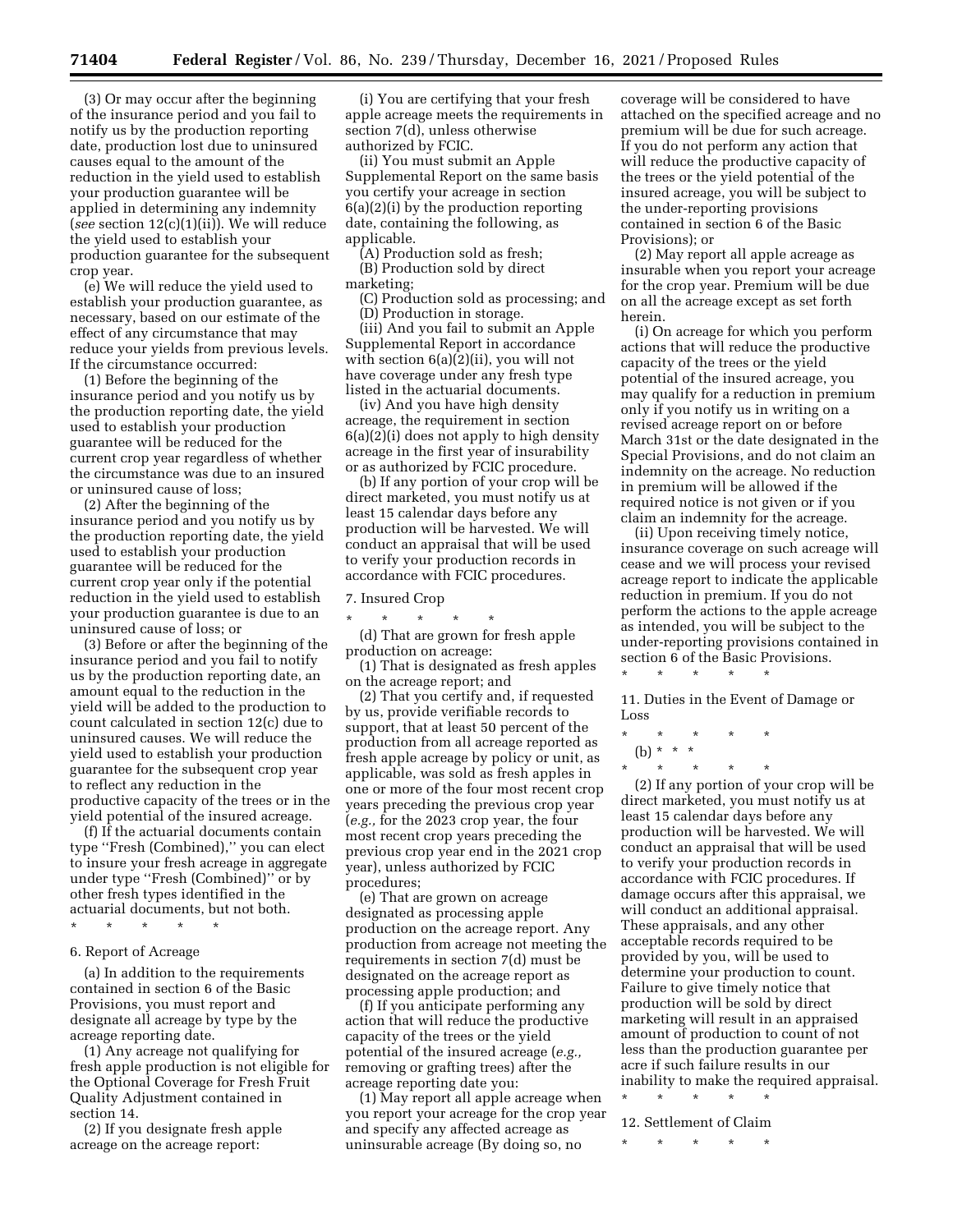(b)  $* * * *$ 

Basic Coverage Example:

You have a 100 percent share in one basic unit with 10 acres of fresh apples and 5 acres of processing apples designated on your acreage report, with a 600-bushel per acre production guarantee for both fresh and processing apples, and you select 100 percent of the price election on a price election of \$9.10 per bushel for fresh apples and \$2.50 per bushel for processing apples. You harvest 5,000 bushels of fresh apples and 1,000 bushels of processing apples, all grading U.S. No. 1 Processing or better. Your indemnity will be calculated as follows:

(A) 10 acres  $\times$  600 bushels = 6,000bushel production guarantee of fresh apples;

 $5 \text{ acres} \times 600 \text{ bushels} = 3,000\text{-bushel}$ production guarantee of processing apples;

(B) 6,000-bushel production guarantee  $\times$  \$9.10 price election  $\times$  100 percent of price election = \$54,600 value of production guarantee for fresh apples;

3,000-bushel production guarantee × \$2.50 price election  $\times$  100 percent of price election = \$7,500 value of production guarantee for processing apples;

(C) \$54,600 value of production guarantee for fresh apples + \$7,500 value of production guarantee for processing apples = \$62,100.00 total value of the production guarantee;

(D) 5,000 bushels of fresh apples are harvested and 1,000 bushels of processing apples are harvested.

(E) 5,000 bushels of fresh apple production to count  $\times$  \$9.10 price election  $\times$  100 percent of price election = \$45,500 value of fresh apple production to count;

1,000 bushels of processing apple production to count × \$2.50 price election  $\times$  100 percent of price election = \$2,500 value of processing apple production to count;

(F) \$45,500 value of fresh apple production to count + \$2,500 value of processing apple production to count = \$48,000 total value of production to count;

(G) \$62,100 total value of the  $production$  guarantee  $-$  \$48,000 total value of production to count = \$14,100.00 value of loss; and

(H)  $$14,100$  value of loss  $\times$  100 percent share = \$14,100 indemnity payment.

- (c) \* \* \*
- \* \* \* \* \*

(2) Notwithstanding section  $12(c)(1)$ , when 65 percent or more of a unit's processing apple production is damaged apple production, the processing apple

production from the unit will not be considered production to count provided none of the processing apple production from the unit will be sold. \* \* \* \* \*

14. Optional Coverage for Fresh Fruit Quality Adjustment

(a) In the event of a conflict between the Apple Crop Insurance Provisions and this option, this option will control. Insureds who select this option cannot receive less than the indemnity due under section 12.

(b) In return for payment of the additional premium designated in the actuarial documents, this option provides coverage for quality adjustment of fresh apple production as follows:

(1) To be eligible for this option, you must have elected to insure your apples at the additional coverage level. If you elect CAT after this option is effective, it will be considered as notice of cancellation of this option by you.

(2) You must elect this option on or before the sales closing date for the initial crop year for which you wish to insure your apples under this option. This option will continue in effect until canceled by either you or us for any succeeding crop year by written notice to the other party on or before the cancellation date. (3) This option will apply to all your fresh apple acreage designated on your acreage report and that meets the insurability requirements specified in the Apple Crop Insurance Provisions, except any acreage specifically excluded by the actuarial documents. Any acreage designated in your acreage report as grown for processing apple production is not eligible for coverage under this option.

(4) In lieu of sections  $12(c)(1)(iii)$ ,  $(iv)$ and (2), the production to count will include all appraised and harvested production from all of the fresh apple acreage in the unit, adjusted in accordance with this option.

(5) Except as provided in section 14(b)(6), if the block or unit, as applicable, is damaged due to an insurable cause of loss to the extent that more than 15 percent of the apple production does not grade U.S. Fancy or better (unless another grade is specified in the Special Provisions) the following adjustments to the production to count will apply:

(i) When 16 percent through 64 percent of the apple production does not grade U.S. Fancy or better (unless another grade is specified in the Special Provisions), the production to count will be reduced two percent for each full one percent in excess of 15 percent.

(ii) When 65 percent or more of the apple production does not grade U.S. Fancy or better (unless another grade is specified in the Special Provisions), the production will not be considered production to count.

(6) If you sell any of your fresh apple production from the block or unit, as applicable, your production to count will be the greater of the amount determined in section 14(b)(5) or the sum of the amount determined as follows:

(i) All apples sold with a grade of U.S. Fancy or better (unless another grade is specified in the Special Provisions);

(ii) All marketable apple production sold with a grade of less than U.S. Fancy (unless another grade is specified in the Special Provisions) multiplied by the fresh fruit factor;

(iii) All marketable apple production sold as fresh without a grade. This amount is not to exceed what appraised or graded as U.S. Fancy or better (unless another grade is specified in the Special Provisions) prior to the adjustments under section 14(b)(5);

(iv) All marketable apple production sold as fresh without a grade that exceeds what appraised or graded as U.S. Fancy or better (unless another grade is specified in the Special Provisions) prior to the adjustments under section 14(b)(5) multiplied by the fresh fruit factor; and

(v) All marketable apple production sold as processing without a grade multiplied by the fresh fruit factor.

(7) The grade standards used in accordance with section 14(b)(6) and applied during the appraisal process with be the applicable grade standards used when evaluating the final disposition of the apple production.

(c) Any apple production not graded or appraised prior to the earlier of the time apples are placed in storage or the date the apples are delivered to a packer, processor, or other handler, will be considered U.S. Fancy or better (unless another grade is specified in the Special Provisions) and included in production to count under this option.

(d) Any adjustments that reduce your production to count under this option will not be applicable when determining production to count for APH purposes.

(e) Regarding written agreements under this option:

(1) This option may apply to a written agreement for apples when this option is contained in the actuarial documents for the county and crop.

(2) This option may apply to apples in a county which does not have actuarial documents for the crop when